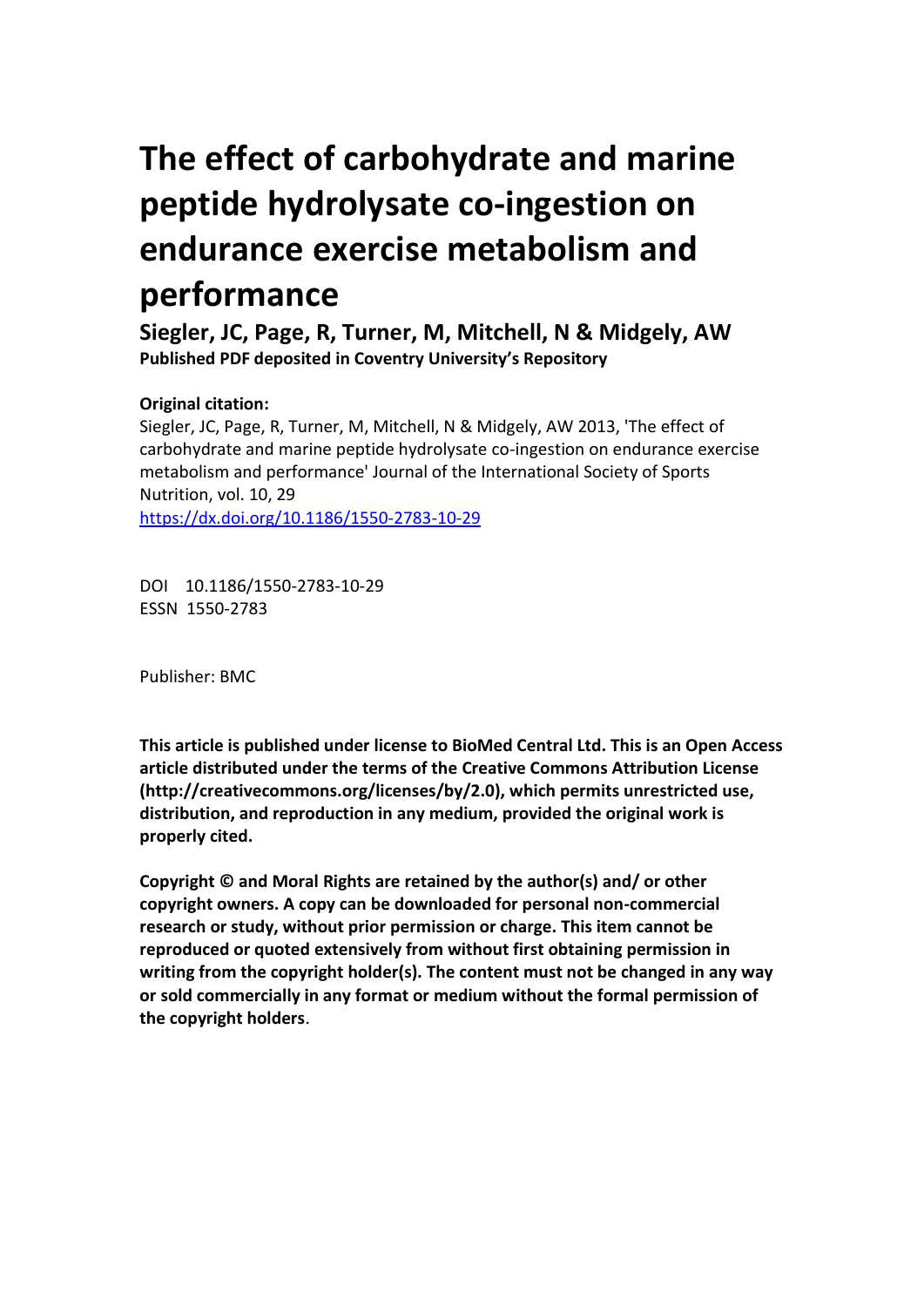# **RESEARCH ARTICLE Example 2014 CONSIDERING CONSIDERING CONSIDERING CONSIDERING CONSIDERING CONSIDERING CONSIDERING CONSIDERING CONSIDERING CONSIDERING CONSIDERING CONSIDERING CONSIDERING CONSIDERING CONSIDERING CONSIDE**



# The effect of carbohydrate and marine peptide hydrolysate co-ingestion on endurance exercise metabolism and performance

Jason C Siegler<sup>1\*</sup>, Richard Page<sup>2</sup>, Mark Turner<sup>3</sup>, Nigel Mitchell<sup>4</sup> and Adrian W Midgely<sup>5</sup>

# Abstract

Background: The purpose of this study was to examine the efficacy of introducing a fish protein hydrolysate (PEP) concurrently with carbohydrate (CHO) and whey protein (PRO) on endurance exercise metabolism and performance.

Methods: In a randomised, double blind crossover design, 12 male volunteers completed an initial familiarisation followed by three experimental trials. The trials consisted of a 90 min cycle task corresponding to 50% of predetermined maximum power output, followed by a 5 km time trial (TT). At 15 min intervals during the .<br>90 min cycle task, participants consumed 180 ml of CHO (67 ghr<sup>-1</sup> of maltodextrin), CHO-PRO (53.1 ghr of CHO, 13.6 ghr<sup>-1</sup> of whey protein) or CHO-PRO-PEP (53.1 ghr<sup>-1</sup> of CHO, 11 ghr<sup>-1</sup> of whey protein and 2.4 ghr<sup>-1</sup>of hydrolyzed marine peptides).

Results and conclusions: During the 90 min cycle task, the respiratory exchange ratio (RER) in the CHO-PRO condition was significantly higher than CHO ( $p < 0.001$ ) and CHO-PRO-PEP ( $p < 0.001$ ). Additionally, mean heart rate for the CHO condition was significantly lower than that for CHO-PRO ( $p = 0.021$ ). Time-to-complete the 5 km TT was not significantly different between conditions ( $m \pm SD$ : 456  $\pm$  16, 456  $\pm$  18 and 455  $\pm$  21 sec for CHO, CHO-PRO and CHO-PRO-PEP respectively,  $p = 0.98$ ). Although the addition of hydrolyzed marine peptides appeared to influence metabolism during endurance exercise in the current study, it did not provide an ergogenic benefit as assessed by 5 km TT performance.

Keywords: Marine peptide, Hydrolyzed protein, Exercise metabolism

# Background

The ergogenic effects of carbohydrate (CHO) feedings during endurance exercise are well established [[1,2\]](#page-7-0). Recently, a number of studies have proposed that the addition of protein to a CHO solution (CHO-PRO) may further augment exercise performance beyond that of CHO supplementation alone [\[3](#page-7-0)-[5\]](#page-7-0). However, evidence of performance enhancement remains equivocal, with others observing no additional benefits [\[6](#page-7-0)-[10\]](#page-7-0) and even ergolytic effects [[11](#page-7-0)]. The discrepant findings may be methodological and based largely upon both variations in CHO feeding strategies [\[1](#page-7-0)-[4,12\]](#page-7-0) and caloric content of various protein solutions [[3-5](#page-7-0)]. However, and in

specific reference to those studies reporting an ergogenic effect, it is unclear whether the reported benefits were mediated by a protein-specific mechanism or simply the additional energy content provided within the CHO-PRO treatments [[13\]](#page-7-0).

Another potential mediating factor receiving less attention in the literature may be the influence of different protein sources [[13,14\]](#page-7-0), as a majority of studies to date have used only whey protein [\[14](#page-7-0)]. Recently, a small body of research has emerged exploring the potential benefit of co-ingesting protein hydrolysates with CHO during endurance exercise [\[13,15\]](#page-7-0). Protein hydrolysates are produced from purified protein sources, with each hydrolysate being a mixture of various length peptides together with free amino acids. Hydrolysates consisting of small chain amino acids have been shown to increase digestion and absorption kinetics [\[16,17\]](#page-7-0) and induce a greater



© 2013 Siegler et al.; licensee BioMed Central Ltd. This is an Open Access article distributed under the terms of the Creative Commons Attribution License [\(http://creativecommons.org/licenses/by/2.0\)](http://creativecommons.org/licenses/by/2.0), which permits unrestricted use, distribution, and reproduction in any medium, provided the original work is properly cited.

<sup>\*</sup> Correspondence: [J.Siegler@uws.edu.au](mailto:J.Siegler@uws.edu.au) <sup>1</sup>

<sup>&</sup>lt;sup>1</sup>School of Science & Health, University of Western Sydney, Locked Bag 1797, Sydney NSW 2751, Australia

Full list of author information is available at the end of the article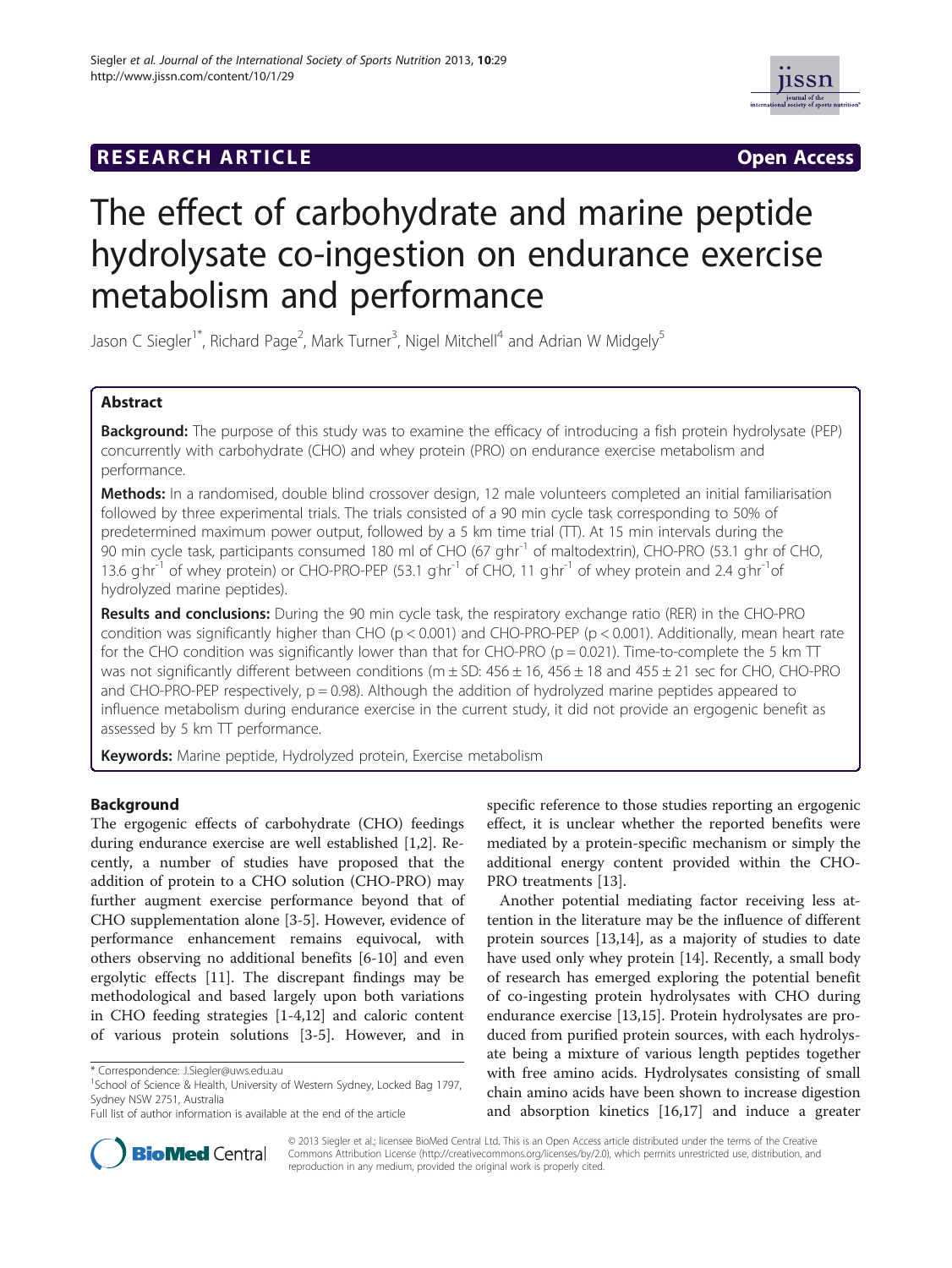insulinemic response when ingested alone [\[17\]](#page-7-0) or with CHO post exercise [\[18,19\]](#page-7-0). However protein hydrolysates differ from one another nutritionally, and may therefore elicit different physiological responses [\[20](#page-7-0)]. For example, chronic consumption of hydrolysates produced from fish protein has been shown to increase fatty acid oxidation and reduce adipose tissue mass in rats when compared to an equal energetic amount of soy protein [\[21](#page-7-0)].

The increased reliance on lipid metabolism observed by Liaset and colleagues has provided the rationale for others to explore the potential performance enhancing effects of fish protein hydrolysates in the context of endurance exercise in humans. The novel work of Vegge and colleagues aimed to determine if a commercially available fish protein hydrolysate (Nutripeptin™) would improve endurance capacity better than either CHO or CHO plus whey protein consumption [[15\]](#page-7-0). The results did not substantiate a performance benefit per se (as assessed at the end of the endurance ride with a five minute mean-power test), however the authors did observe similar physiologic responses between the carbohydrate and Nutripeptin™ conditions, but not the carbohydrate plus whey condition. Although these findings were inconclusive, the positive performance response of some participants and the evidence suggesting there may be a metabolic influence (i.e. greater fat oxidation) warrants further investigation. Therefore, the purpose of the current study was to further examine the efficacy of introducing a fish protein hydrolysate concurrently with CHO and whey protein on endurance exercise metabolism and performance.

# Methods

#### Subjects

Twelve apparently healthy men volunteered to participate in the study and had the following characteristics: median (IQR) age of 23 (6) years; height (mean  $\pm$  SD)  $176.5 \pm 5.7$  cm; body mass  $76.0 \pm 8.3$  kg; maximal oxygen consumption  $(\text{VO}_{2\text{max}})$  52.5 ± 5.2 ml kg min<sup>-1</sup>; and maximal power output ( $W_{\text{max}}$ ) 294 ± 19 W. All were engaged in aerobic training 3-5 d'wk<sup>-1</sup> prior to and throughout the data collection period. The investigation was approved by the local institution's Human Research Ethics Committee and was conducted in accordance with the Declaration of Helsinki.

Participants were instructed to maintain their habitual dietary and fluid intake prior to both the familiarisation and experimental trials. All participants were provided with a food diary to record food and fluids consumed 24 hours prior to entering the laboratory, and in order to replicate dietary intake for subsequent trials. Participants were also instructed to abstain from alcohol and caffeine for 24 hours prior to all visits and none were known to be consuming any prescription medications, or other ergogenic substances that may have affected energy transfer [[22\]](#page-7-0). Participants were instructed to maintain the same training frequency, volume and intensity at the initiation of the study for the duration of the investigation, but to refrain from exercise during the 24 hours prior to entering the laboratory.

#### Experimental protocol

The study followed a randomised, double blind crossover design. Initial testing consisted of an assessment of maximal oxygen uptake  $(VO<sub>2</sub>max)$  and maximal power output  $(W_{\text{max}})$  utilizing an incremental cycle test to exhaustion. Participants then returned to the laboratory on a further four occasions (7–10 days apart) to complete firstly a familiarisation and subsequently the experimental trials. All trials consisted of a 90 minute (min) cycle task at 50%  $W_{\text{max}}$  followed by a 5 km time trial. Participants arrived at the laboratory approximately 12 hours post prandial and all testing was initiated at 0900 to minimize any influence of circadian variation. All procedures were conducted at sea level in a thermo-neutral laboratory environment (temperature: 21.0 ± 1.2°C; humidity:  $40 \pm 6$  %; barometric pressure:  $761 \pm 8$  mmHg).

# Maximal oxygen consumption & maximal power output assessment

During their initial visit to the laboratory, body mass (SECA digital weighing scales, SECA, Birmingham, UK) and height (Holtain stadiometer, Holtain, Crymych, Dyfed) were recorded prior to testing along with each participant's desired ergometer orientation, which was replicated during subsequent visits.  $VO<sub>2max</sub>$  and  $W<sub>max</sub>$ were determined utilizing a step-incremented protocol to exhaustion on an electromagnetically braked cycle ergometer (Lode Sport Excalibur, Lode B.V. Medical Technology, Groningen, Netherlands) and following the methods of Currell and Jeukendrup [[23](#page-7-0)]. Briefly, the protocol consisted of a three minute warm-up at 95 W proceeded by an increase of 35 W every three minutes until fatigue with the ergometer set in cadence independent (hyperbolic) mode [\[23](#page-7-0)]. Pulmonary oxygen uptake  $(VO_2)$ , carbon dioxide production  $(VCO_2)$  and respiratory exchange ratio (RER) were determined continuously during exercise via an automated metabolic gas analyzer (Cortex Metalyzer 3B-R2, Cortex Biophysic, Leipzig, Germany). The modular gas analyzers were calibrated with gases of known concentrations (17.05%  $O_2$ , 4.98%  $CO_2$ , Cranlea, Birmingham, UK) and ambient air. The volume sensor was calibrated with a 3 L calibration syringe (Hans Rudolph model 5530, Hans Rudolph, Kansas, USA). Heart rate was recorded continuously using a heart rate monitor (Polar, Polar Electro, OY, Finland). The highest 11-breath rolling average (centered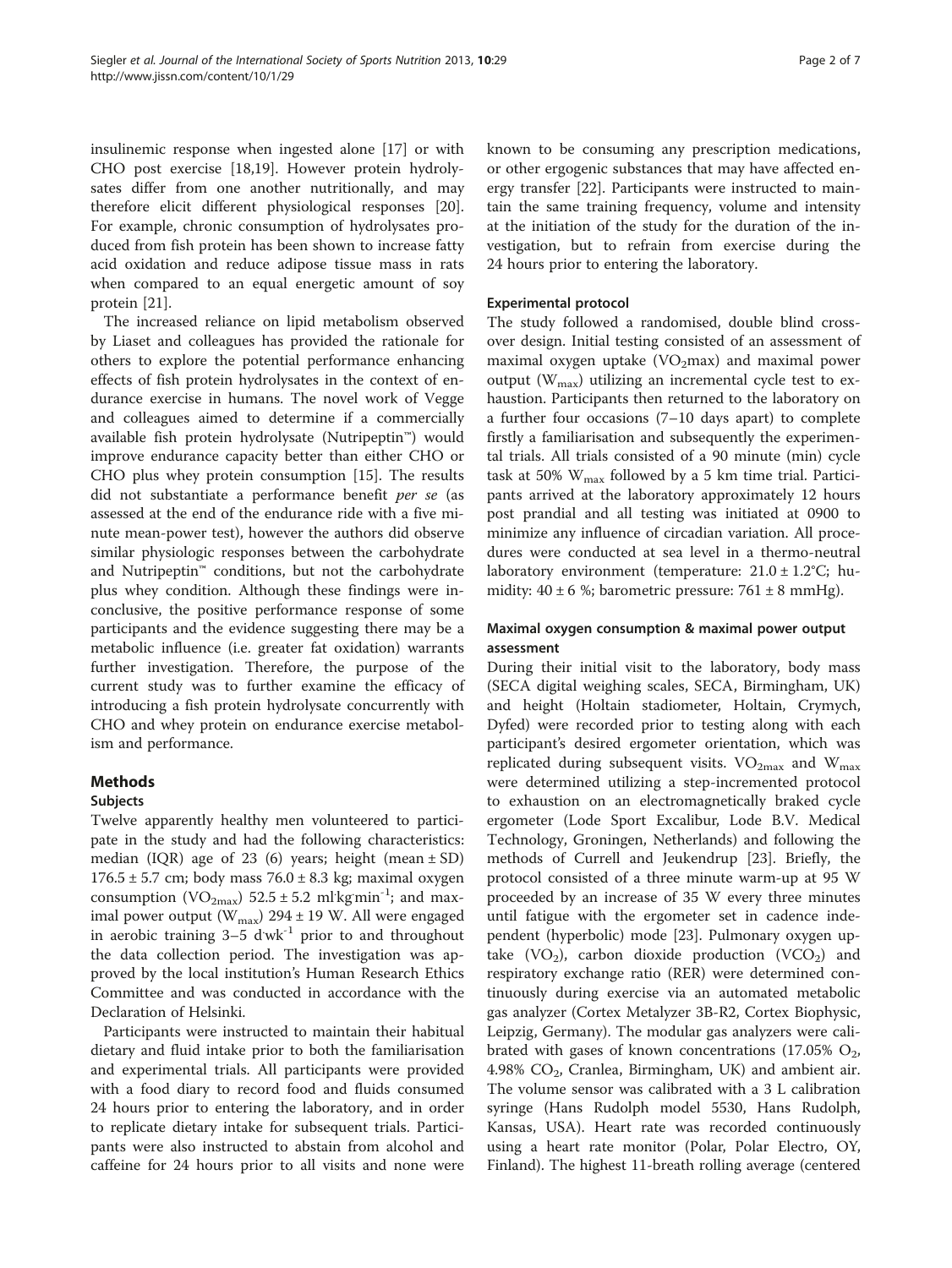to the middle breath) was considered to be  $VO_{2max}$  [\[24](#page-7-0)]. This value was considered maximal with a plateau in  $\rm VO_{2}$  (< 2 ml kg min $^{-1}$ ) with increasing test duration/work rate. In the absence of a discernible plateau secondary criteria, which included 1) heart rate within 10 beats  $min^{-1}$  of age predicted maximum heart rate (220 - age), 2) RER > 1.10 and 3) RPE > 17 were utilized. Maximum power output was calculated from the power output during the last completed stage, plus the fraction of time spent in the final non-completed stage multiplied by the work rate increment (i.e.  $W_{max} = W_{com} + [t/180] \times 35$ , where  $W_{com}$  is the power output during the last completed stage, t is the time in seconds spent in the final non-completed stage and 35 is the work rate increment in watts) [[23](#page-7-0)]. These values were then used to determine the power output for the 90 min cycle task corresponding to 50%  $W_{\text{max}}$ .

#### Familiarization & experimental trials

During their second visit to the laboratory, participants performed a familiarisation trial consuming water only following the identical feeding strategy to that of the actual treatment beverages. All pre-trial and trial conditions were replicated for the subsequent three experimental trials. Participants arrived at the laboratory approximately 12 hours postprandial and had been instructed to consume 500 ml of water before bed and the same volume again on waking to ensure they were adequately hydrated. Upon arrival a urine sample was initially obtained and assessed for osmolality (Osmometer, Advanced Instruments Model 3320, Advanced Instruments Inc., Massachusetts, USA). Each individual's body mass was then recorded with participants wearing shorts only and repeated again post exercise along with urine osmolality. Participants were fitted with a heart rate monitor and mounted the electromagnetically braked cycle ergometer. They then began the 90 min bout of cycling corresponding to 50% of their previously determined W<sub>max</sub> (147 ± 10 W), with the cycle ergometer set in cadence independent mode. During the 90 min period capillary blood samples, HR and RPE were obtained every 15 min. Expired air  $(VO<sub>2</sub>, VCO<sub>2</sub>)$ and RER) was measured during each 10 min period between feedings (i.e. 5–15, 20–30, 35–45, 50–60, 65–75 and 80–90 min) when the oso-nasal mask was removed for a five min interval. Participants were blinded to all physiological and output data during the task.

On completion of the 90 min cycle task, participants were immediately transferred to an air-braked cycle ergometer (Wattbike, Wattbike Ltd, Nottingham, UK) to perform a 5 km time trial. The time trial began exactly one min after the termination of the 90 min cycle task. The ergometer display was covered so that participants could only view the distance remaining to completion. No other visual feedback regarding performance was provided; however, participants were given strong verbal encouragement to complete the time trial as quickly as possible.

## Blood analysis

All blood samples were obtained in duplicate aseptically from the fingertip via lancet (Accu-Chek Safe-T-Pro Plus single-use sterile lancets, Roche Diagnostics, Mannheim, Germany) and collected in 100 μL electrolyte balanced heparin coated capillary tubes (Radiometer, West Sussex, UK). Samples were immediately analyzed (95 μL) for whole blood glucose and lactate using a clinical blood gas and electrolyte analyzer (ABL 800 basic, blood gas and electrolyte analyzer, Radiometer, West Sussex, UK).

## Nutritional intervention

Participants consumed three different beverages all matched for energy content: CHO only (67 ghr<sup>-1</sup> of maltodextrin derived from corn starch); CHO-PRO  $(53.1)$  ghr<sup>-1</sup> of maltodextrin, 13.6 ghr<sup>-1</sup> of whey protein concentrate); or CHO-PRO-PEP (53.1 ghr<sup>-1</sup> of maltodextrin, 11.0 ghr<sup>-1</sup> of whey protein concentrate, 2.4 g<sup>thr-1</sup> of peptides (fish meat hydrolysate extracted from salmon)). Treatment beverages were blinded by the manufacturer and provided in powder form (Nutrimarine Life Science, Bergen, Norway). Prior to each trial the powder was weighed (Kern EW 120-4NM electronic bench-top scales, Kern & Sohn GmBH, Belingen, Germany) and subsequently mixed with water (magnetic stirrer HI-200 M, Hanna Instruments, Bedfordshire, UK) in accordance with the manufacturer's recommendations, with the addition of 5 ml of lemon food flavoring added to each total dose (1080 ml) to enhance blinding and palatability. All solutions were administered via an opaque drinks bottle. Participants consumed 180 ml of each respective beverage every 15 min of the 90 min cycle starting at the onset of exercise.

# Statistical analysis

All statistical analyses were conducted using IBM SPSS Statistics 19 (SPSS Inc., Chicago, IL). Central tendency and dispersion of the sample data are reported as the mean and standard deviation for normally distributed data and the median and interquartile range otherwise. Comparisons of means across the three experimental conditions and time (where applicable) for all outcome variables were performed using the MIXED procedure. The factors Condition and Time were both included in the model as categorical variables for body mass, urine osmolality, time trial time, mean and peak power output and  $VO<sub>2</sub>$ . Time was treated as a continuous variable for heart rate, RER, blood glucose concentration, blood lactate concentration and RPE. The residuals for the urine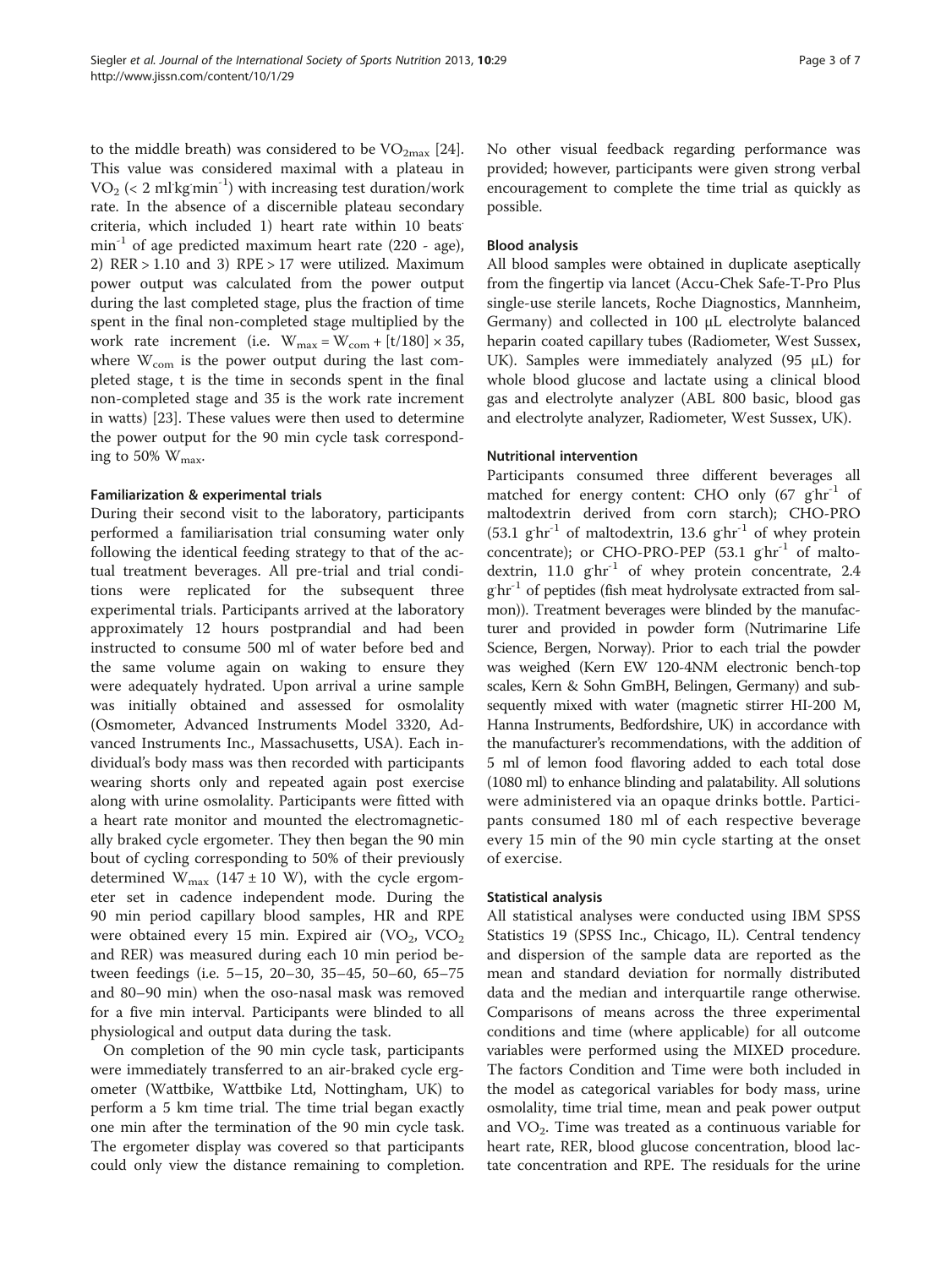<span id="page-4-0"></span>osmolality model were positively skewed, which was corrected with natural log transformation of the observed data. Two-tailed statistical significance was accepted as  $p < 0.05$ .

## Results

#### Body mass and urine osmolality

There were no significant differences between experimental conditions for body mass,  $(F = 0.001, p > 0.99)$  or urine osmolality ( $F = 0.03$ ,  $p = 0.97$ ) before exercise. With respect to the changes across time, body mass  $(F = 24.1,$  $p < 0.001$ ) and urine osmolality (F = 7.4, p = 0.009) significantly decreased from pre to post exercise (mean weight loss of  $0.4 \pm 0.1$  kg; mean osmolality decrease of  $111.6 \pm 92.6$  mOsmol $kg^{-1}$ ), although this effect was not moderated by experimental condition for either body mass  $(F = 0.9, p = 0.42)$  or urine osmolality  $(F = 0.08,$  $p = 0.92$ ).

#### 90 min cycling task

Table 1 & Figure 1 indicates the mean heart rate and RER (calculated from  $VO<sub>2</sub>$  & VCO<sub>2</sub> data) over the 90 min constant work rate cycling bout for each of the three experimental conditions. On average, the heart rate changed by 15 bpm over the 90 min (95%  $CI = 11$  to 19,  $t = 8.3$ ,  $p < 0.001$ ), which was not significantly different between conditions ( $F = 0.6$ ,  $p = 0.58$ ). Heart rate, however, exhibited a significant quadratic response profile  $(F = 14.8, p < 0.001)$ , which was moderated by condition  $(F = 3.1, p = 0.048)$ . The quadratic effect was more pronounced in the CHO-PRO condition compared to the CHO condition ( $t = 2.4$ ,  $p = 0.015$ ). Mean heart rate for CHO was significantly and consistently lower than in the CHO-PRO (mean difference  $= 4$  bpm; 95% CI  $= 1$  to 7;  $t = 2.5$ ,  $p = 0.021$ ). There were no significant differences between CHO and CHO-PRO-PEP (mean difference = 2 bpm;  $95\%$  CI = -1 to 5; t = 1.6, p = 0.13) and between CHO-PRO and CHO-PRO-PEP (mean difference = 1 bpm;  $95\%$  CI =  $-2$  to 4; t = 0.9, p = 0.37).

The  $VO<sub>2</sub>$  increased by approximately 0.2 L · min<sup>-1</sup> over the 90 min ( $F = 6.1$ ,  $p < 0.001$ ), but there were no significant differences between conditions, either as a main effect  $(F = 0.07, p = 0.94)$ , or as an interaction with time  $(F = 0.8, p = 0.67)$ . A main effect for time was observed



for RER (F = 14.0,  $p < 0.001$ ), where the RER decreased by an average of  $0.035$  units over the 90 min (95% CI = 0.015 to 0.054,  $t = 3.4$ ,  $p = 0.001$ ) and this decrease was relatively consistent across conditions ( $F = 0.6$ ,  $p = 0.54$ ). The main effect for condition was statistically significant  $(F = 14.2, p < 0.001)$ , where the RER in the CHO-PRO condition was consistently higher than in the CHO (mean difference =  $0.028$ ,  $95\%$  CI =  $0.015$  to 0.041,  $t = 4.2$ ,  $p < 0.001$ ) and CHO-PRO-PEP (mean difference = 0.030, 95% CI = 0.017 to 0.043, t = 4.4,  $p < 0.001$ ) conditions (Figure 1). The RER in the CHO and CHO-PRO-PEP conditions were extremely similar (mean difference = 0.0015, 95% CI =  $-0.012$  to 0.015, t = 0.2,  $p = 0.82$ , Figure 1).

Table [2](#page-5-0) indicates the mean blood glucose, blood lactate and RPE responses over the 90 min cycling bout for each of the experimental conditions. There was a significant main effect of time for blood glucose  $(F = 19.7,$ p < 0.001), where the blood glucose decreased by an average of 0.3 mM over the 90 min (95% CI = 0.2 to 0.5,  $t = 4.0$ ,  $p < 0.001$ ); however, there was no significant main effect for condition ( $F = 0.3$ ,  $p = 0.76$ ) and no significant interaction between condition and time ( $F = 0.3$ ,

Table 1 Heart rate (mean ± SD) in bpm over the 90 minute cycling time-course of 0–5, 15–20, 30–35, 45–50, 60–65, 75–80 and 90 minutes for each of the three experimental conditions

| Heart rate (bpm) |           |            |              |            |            |            |              |  |  |  |  |
|------------------|-----------|------------|--------------|------------|------------|------------|--------------|--|--|--|--|
| Time (min)       | $0 - 5$   | 15-20      | 30-35        | 45-50      | 60-65      | 75-80      | 90           |  |  |  |  |
| <b>CHO</b>       | 124 + 10  | $128 + 11$ | $131 + 9$    | $133 + 11$ | $135 + 10$ | $137 + 10$ | $141 + 12$   |  |  |  |  |
| CHO-PRO          | $126 + 9$ | $132 + 12$ | $136 \pm 12$ | $138 + 12$ | $140 + 12$ | $141 + 12$ | $142 \pm 13$ |  |  |  |  |
| CHO-PRO-PEP      | 126+11    | 131 + 12   | $134 + 11$   | $137 + 12$ | $138 + 12$ | $140 + 11$ | $141 + 10$   |  |  |  |  |

CHO carbohydrate; CHO-PRO carbohydrate and protein; CHO-PRO-PEP carbohydrate, protein and marine peptides.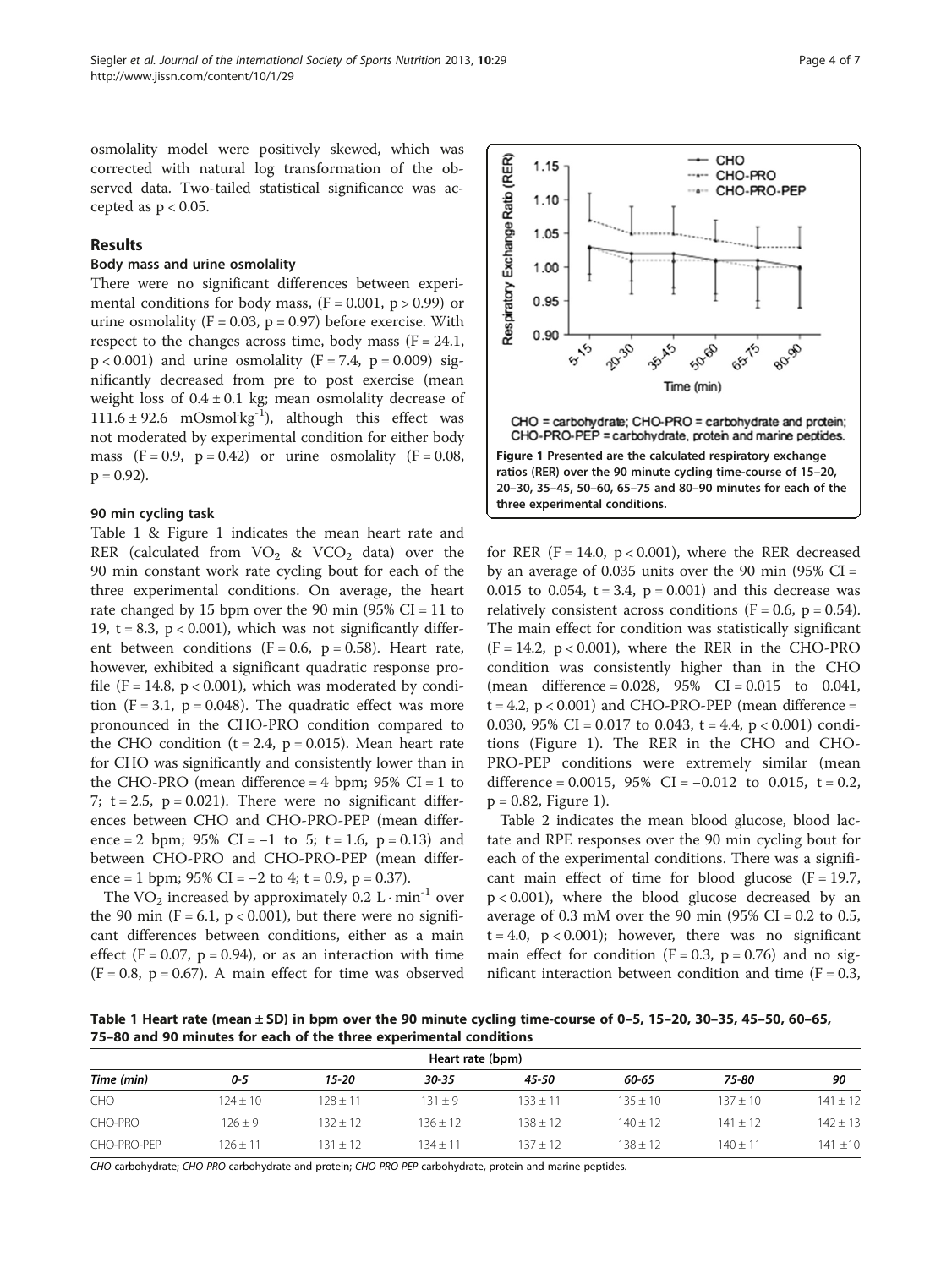| Blood glucose (mmol $\cdot$ L <sup>-1</sup> ) |               |               |                                               |               |               |               |               |  |  |  |  |
|-----------------------------------------------|---------------|---------------|-----------------------------------------------|---------------|---------------|---------------|---------------|--|--|--|--|
| Time (min)                                    | $O - 5$       | $15 - 20$     | $30 - 35$                                     | $45 - 50$     | 60-65         | 75-80         | 90            |  |  |  |  |
| <b>CHO</b>                                    | $5.5 \pm 0.6$ | $5.6 \pm 0.5$ | $5.6 \pm 0.6$                                 | $5.5 \pm 0.5$ | $5.4 \pm 0.4$ | $5.3 \pm 0.4$ | $5.1 \pm 0.8$ |  |  |  |  |
| <b>CHO-PRO</b>                                | $5.5 \pm 0.3$ | $5.5 \pm 0.4$ | $5.5 \pm 0.4$                                 | $5.4 \pm 0.3$ | $5.2 \pm 0.3$ | $5.2 + 0.3$   | $5.3 \pm 0.4$ |  |  |  |  |
| CHO-PRO-PFP                                   | $5.5 + 0.5$   | $5.6 + 0.6$   | $5.4 \pm 0.8$                                 | $5.4 \pm 0.4$ | $5.3 \pm 0.2$ | $5.3 \pm 0.3$ | $5.4 \pm 0.2$ |  |  |  |  |
|                                               |               |               | Blood lactate (mmol $\cdot$ L <sup>-1</sup> ) |               |               |               |               |  |  |  |  |
| Time (min)                                    | $O - 5$       | $15 - 20$     | $30 - 35$                                     | $45 - 50$     | 60-65         | $75 - 80$     | 90            |  |  |  |  |
| <b>CHO</b>                                    | $2.8 \pm 1.0$ | $2.9 \pm 1.3$ | $2.5 + 1.0$                                   | $2.4 \pm 0.8$ | $2.0 \pm 0.8$ | $1.8 + 0.4$   | $1.9 \pm 0.5$ |  |  |  |  |
| CHO-PRO                                       | $3.0 + 0.9$   | $3.0 \pm 1.1$ | $2.6 \pm 2.3$                                 | $2.3 \pm 0.7$ | $2.0 + 0.6$   | $1.9 + 0.4$   | $1.7 \pm 0.3$ |  |  |  |  |
| CHO-PRO-PFP                                   | $7.9 + 0.9$   | $7.9 + 1.0$   | $7.4 + 0.8$                                   | $2.3 \pm 0.8$ | $1.9 + 0.7$   | $2.1 + 0.6$   | $2.0 \pm 0.7$ |  |  |  |  |

<span id="page-5-0"></span>Table 2 Blood glucose and lactate (mean ± SD) profile over the 90 minute cycling time-course of 0–5, 15–20, 30–35, 45–50, 60–65, 75–80 and 90 minutes for each of the three experimental conditions

CHO carbohydrate; CHO-PRO carbohydrate and protein; CHO-PRO-PEP carbohydrate, protein and marine peptides.

p = 0.73). There was no appreciable overall difference in blood lactate concentrations between conditions  $(F = 0.8,$  $p = 0.46$ ), however there was a significant decrease in blood lactate concentration over the 90 min  $(F = 27.7,$  $p = 0.001$ , which was moderated by condition (F = 4.3,  $p = 0.016$ ). The blood lactate concentration decreased at a rate of 0.017 mM per min in the CHO-PRO condition, which was significantly faster than the 0.011 mM per min in the CHO-PRO-PEP condition (mean difference = 0.006, 95% CI = 0.002 to 0.009,  $t = 2.9$ ,  $p = 0.004$ ). No significant differences were evident between the regression slopes for CHO and CHO-PRO (mean difference = 0.0033, 95% CI =  $-0.00057$  to 0.0071, t = 1.7, p = 0.095) and between CHO and CHO-PRO-PEP (mean difference = 0.0024, 95% CI =  $-0.0013$  to 0.0061, t = 1.3, p = 0.21). Mean RPE significantly increased from approximately 9 to 12 units over the 90 min  $(F = 23.6, p = 0.001)$  and also exhibited a quadratic trend, where the rate of increase in RPE slowed down over time  $(F = 64.3, p < 0.001)$ . The RPE was very similar across conditions, both as a main effect ( $F = 0.06$ ,  $p = 0.94$ ) and as an interaction with time  $(F = 0.3, p = 0.76).$ 

#### 5 km time trial

There were no significant mean differences between conditions for time trial time (s) (CHO:  $456 \pm 16$ ; CHO-PRO: 456 ± 18; CHO-PRO-PEP: 455 ± 21; F = 0.02,  $p = 0.98$ ) or mean power output (W) (CHO:  $241 \pm 22$ ; CHO-PRO:  $244 \pm 28$ ; CHO-PRO-PEP:  $245 \pm 32$ ; F = 0.4,  $p = 0.67$ ).

#### **Discussion**

The purpose of the current investigation was to determine whether including hydrolyzed marine peptides derived from salmon meat within a CHO-PRO solution (CHO-PRO-PEP) when compared to an iso-energetic CHO only and CHO-PRO beverage effects endurance exercise metabolism. The novel findings of the study were that physiologic measures indicative of substrate utilization, such as RER, were significantly influenced according to the solution consumed during the 90 min cycle task. Heart rate was also moderated by the treatment received during this 90 min period. In contrast, no such effects (physiologic or performance) were evident during the 5 km cycling time trial.

The discrepancy between RER values during the CHO-PRO condition, compared to the CHO-PRO-PEP and CHO, warrants further clarification and discussion. At the time of the current study's conception, the study conducted by Vegge and colleagues [\[15\]](#page-7-0) was only available as a conference proceedings paper. As the preliminary findings indicated a potential performance enhancing effect of the protein hydrolysate, we believed further investigation was warranted. Therefore, the methodological construct of the current study was aimed at replicating the original work of the Vegge study that was presented in the conference proceedings. A secondary aim of the current study was to observe the influence of the marine peptides on the metabolic response in a more heterogeneous athletic population (refer to Subjects section in Methods). Again, this aim was derived from the findings of Vegge and colleagues, which reported a more pronounced, ergogenic effect of peptide supplementation on those athletes of lesser ability [\[15](#page-7-0)]. However, it is this secondary aim that most likely inflated the metabolic demand of the participants in the current study as evidenced in the high RER values (Figure [1](#page-4-0)) and increased cardiovascular strain during the 90 min cycle task (Table [1\)](#page-4-0). We acknowledge this as a limitation in our outcome interpretations, however believe that the findings observed between experimental conditions during this potentially non steady-state 90 min cycling task further expand the limited human performance data related to hydrolyzed peptide supplementation.

As previously addressed, the differences between experimental conditions observed during the 90 min cycling task are most pronounced in the metabolic profile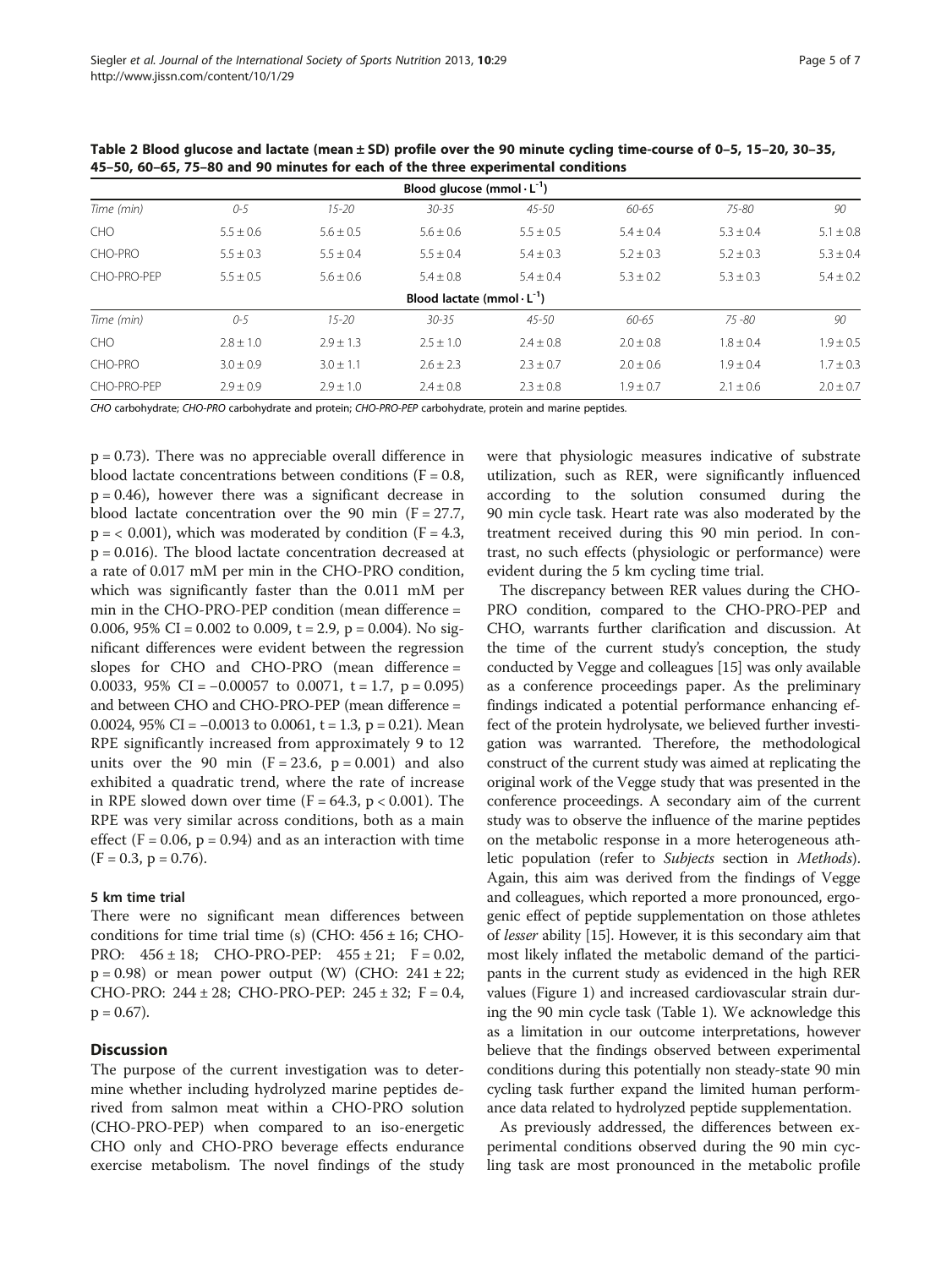of the participants. RER within the CHO-PRO condition was significantly and consistently higher than that in both the CHO and CHO-PRO-PEP conditions (Figure [1](#page-4-0)). Conversely, RER within the CHO and CHO-PRO-PEP treatments exhibited very similar profiles. One plausible explanation for this discrepancy between conditions may be the influence of solution osmolality. Unfortunately we were unable to verify solution osmolality in the current study, however others have reported variations in gastric emptying rates resulting from the consumption of different forms of intact proteins [[25,26\]](#page-7-0). Subsequently, exogenous CHO oxidation may have been reduced as a consequence of the delayed absorption of co-ingested CHO within the CHO-PRO condition [\[26,27](#page-7-0)], in which greater reliance would have been placed upon endogenous CHO reserves. In contrast, it is also possible that the inclusion of peptides within the CHO-PRO-PEP condition may have enhanced gastric emptying and gastrointestinal uptake of CHO via the up-regulation of additional intestinal co-transporters [\[17,28-30](#page-7-0)]. Again, however, further measurements of gut motility and absorption kinetics are required to verify the influence of solution osmolality.

The issue of solution osmolality may also be evident in the cardiovascular strain experienced by participants in the CHO-PRO condition [\[29](#page-7-0)]. Mean heart rate was significantly and consistently lower in the CHO compared to the CHO-PRO condition (Table [1\)](#page-4-0), however no differences were apparent between the CHO and the CHO-PRO-PEP treatments. As well as affecting substrate availability, fluid may have also remained within the gastrointestinal tract and subsequently resulted in disturbances in fluid balance, reduced blood (plasma) volume and thereby potentially increased cardiovascular and thermoregulatory strain in the CHO-PRO condition [[31,32\]](#page-7-0). Although direct thermoregulatory measures were not obtained in the current study, both body mass (mean weight loss of  $0.4 \pm 0.1$  kg) and urine osmolality  $(111.6 \pm 92.6 \text{ mOsmol·kg}^{-1})$  decreased consistently across experimental conditions, which could arguably be interpreted as a consistent level of thermoregulatory strain. Additionally, and although changing at different rates, mean lactate values were not different across beverage conditions indicating that the overall glycolytic demand remained consistent between trials. As there is very little mechanistic data available on the human exercise response and peptide hydrolysate consumption, expanding further on the topic of cardiovascular strain to include potential associations between bioactive compounds and physiological control mechanisms such as angiotensin-converting enzyme (ACE) inhibition [[30,33,34\]](#page-7-0) at this point remains tenuous and speculative.

Regarding exercise performance as assessed via the 5 km time trial, the results of the current study are largely consistent with others who have reported no additional ergogenic effects with CHO-PRO [\[8-11,35](#page-7-0)] beyond that of CHO alone. There are, however, a limited number of studies that have demonstrated significant improvements in exercise capacity with simultaneous CHO-PRO supplementation [\[3,5](#page-7-0)]. Although in contrast to these studies, it would appear that when CHO is provided at optimal rates to produce maximal exogenous CHO oxidation ( $\geq 60$  ghr<sup>-1</sup>) [[2\]](#page-7-0), that the addition of protein [[9-11](#page-7-0)] and/or protein hydrolysates [\[6](#page-7-0),[13,15](#page-7-0)] provide no additional ergogenic effects. Furthermore, at present no investigation utilizing ecologically valid assessments of exercise performance, as opposed to exercise capacity [[36\]](#page-7-0), have observed performance enhancing effects when co-ingesting protein [\[7](#page-7-0),[10,11](#page-7-0)] and/or protein hydrolysates with CHO [[6,13](#page-7-0),[15](#page-7-0)], with which our findings are consistent. Aside from methodological issues pertaining to beverage composition and protocol design, it has been postulated that participants with a lower performance level may be more responsive to CHO-PRO-PEP supplementation than those individuals who are deemed more superior performers [\[15](#page-7-0)]. This notion was based on a performance factor calculated from  $W_{\text{max}}$ , VO<sub>2max</sub> and the mean power output from a familiarisation of a 5 min all-out cycling performance test, and a subsequent correlation analysis [\[15\]](#page-7-0). However, as presented previously, we did not observe an ergogenic response in our participant population.

In conclusion, the results of the present study suggest that when matching CHO, CHO-PRO and CHO-PRO -PEP solutions for energetic content, the inclusion of protein hydrolysates produced from salmon may have significant effects upon exercise metabolism during endurance cycling. However, the translation of these significant metabolic effects into subsequently meaningful performance benefits remains to be determined. Moreover, in the absence of an empirically supported mechanism, further investigations are warranted to potentially elucidate mechanisms and further determine the efficacy of CHO-PRO-PEP co-ingestion.

#### Competing interests

The authors declare that they have no competing interests.

#### Authors' contributions

JS and RP were the principle investigators of the study. MT aided with data collection and analysis. JS, NM and AM conceived of the study, and participated in its design and coordination and helped to draft the manuscript. NM provided the supplements and proposed the idea of the study. All authors read and approved the final manuscript.

#### Acknowledgments

The authors would to thank Einar Leid of Nutrimarine Life Science, Bergen, Norway for generously supplying the supplementation for the study. The authors would also like to thank the participants for their time and effort.